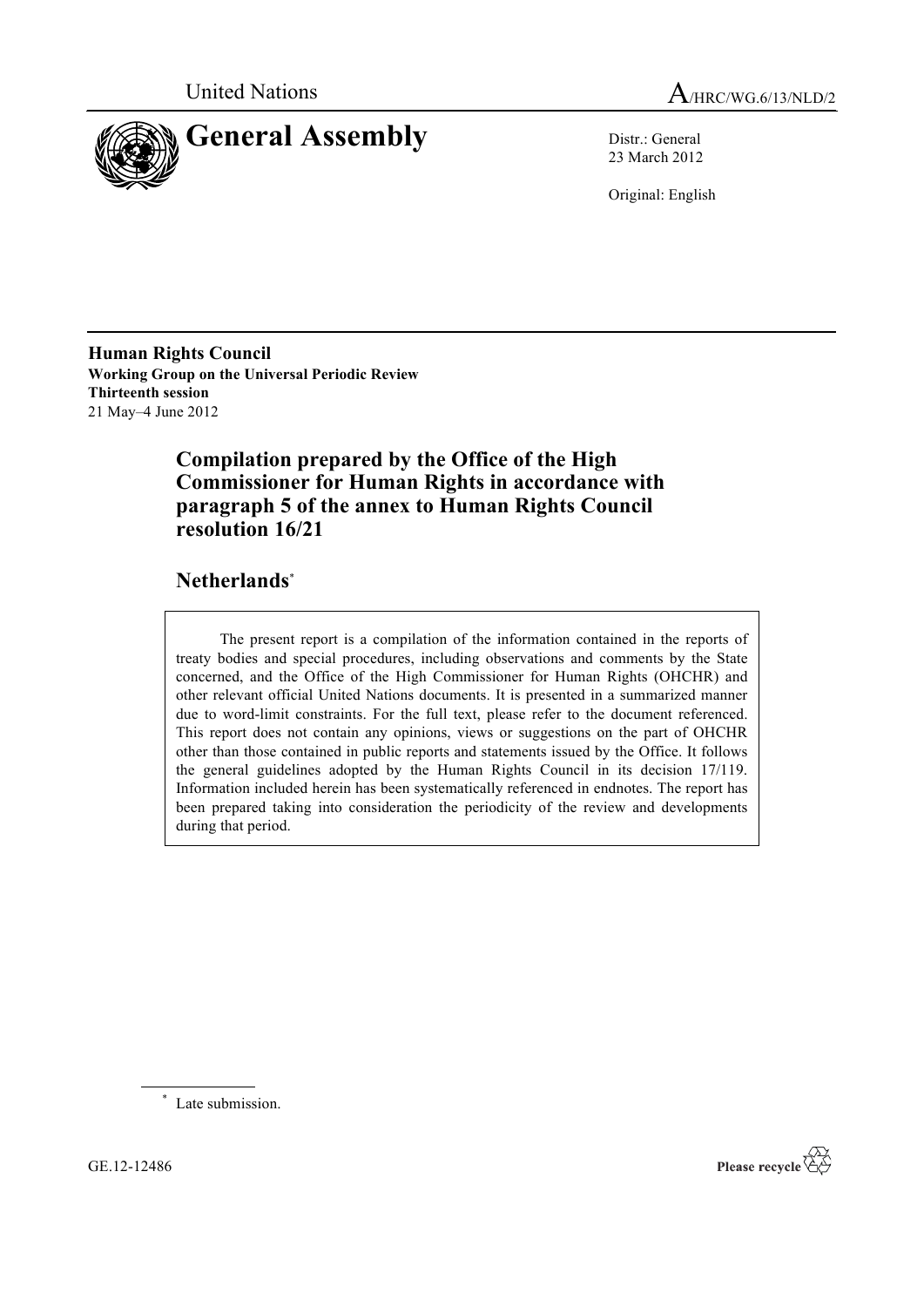# **I. Background and framework**

### **A. Scope of international obligations**<sup>1</sup>

### **Universal human rights treaties<sup>2</sup>**

|                                             | Status during previous cycle                                                                                                         | Action after review       | Not ratified/not accepted |
|---------------------------------------------|--------------------------------------------------------------------------------------------------------------------------------------|---------------------------|---------------------------|
| Ratification,<br>accession or<br>succession | <b>ICERD</b> (1971)                                                                                                                  | OP-CAT (2010)             | <b>ICRMW</b>              |
|                                             | <b>ICESCR (1978)</b>                                                                                                                 | OP-CRC-AC (2009)          | CRPD (signature           |
|                                             | <b>ICCPR (1978)</b>                                                                                                                  | CED (2011)                | only, 2007)               |
|                                             | ICCPR-OP 2 (1991)                                                                                                                    |                           |                           |
|                                             | CEDAW (1991)                                                                                                                         |                           |                           |
|                                             | CAT (1988)                                                                                                                           |                           |                           |
|                                             | CRC (1995)                                                                                                                           |                           |                           |
|                                             | OP-CRC-SC (2005)                                                                                                                     |                           |                           |
| Reservations.                               | ICESCR (reservation, art. 8);                                                                                                        |                           |                           |
| declarations and/or<br>understandings       | ICCPR (declaration and<br>reservations, arts. 10; 12,<br>paras. 1, 2, 4; 14, paras. 3 (d),<br>5, 7; 19, para. 2; and 20, para.<br>1) |                           |                           |
|                                             | CEDAW (declaration,<br>preamble)                                                                                                     |                           |                           |
|                                             | CAT (declaration, art. 1)                                                                                                            |                           |                           |
|                                             | CRC (reservation, arts. 26,<br>37, 40 and declaration, arts.<br>14, 22 and 38).                                                      |                           |                           |
| Complaint                                   | ICERD, art. 14 (1971)                                                                                                                | OP-ICESCR                 | <b>OP-CRPD</b>            |
| procedures <sup>3</sup>                     | <b>ICCPR-OP 1 (1978)</b>                                                                                                             | (signature only,<br>2009) | ICRMW art. 77             |
|                                             | OP-CEDAW (2002)                                                                                                                      | CED, art. 31 (2011)       |                           |
|                                             | CAT, art. 22 (1988)                                                                                                                  |                           |                           |
|                                             | ICCPR, art. 41 (1978)                                                                                                                |                           |                           |

1. The Committee on the Elimination of Discrimination against Women (CEDAW) and the Committee on the Elimination of Racial Discrimination (CERD) encouraged the Netherlands to consider ratifying ICRMW.<sup>4</sup>

2. The Committee on Economic, Social and Cultural Rights (CESCR) encouraged the Netherlands to consider ratifying OP-ICESCR,<sup>5</sup> ICRMW and CRPD.<sup>6</sup>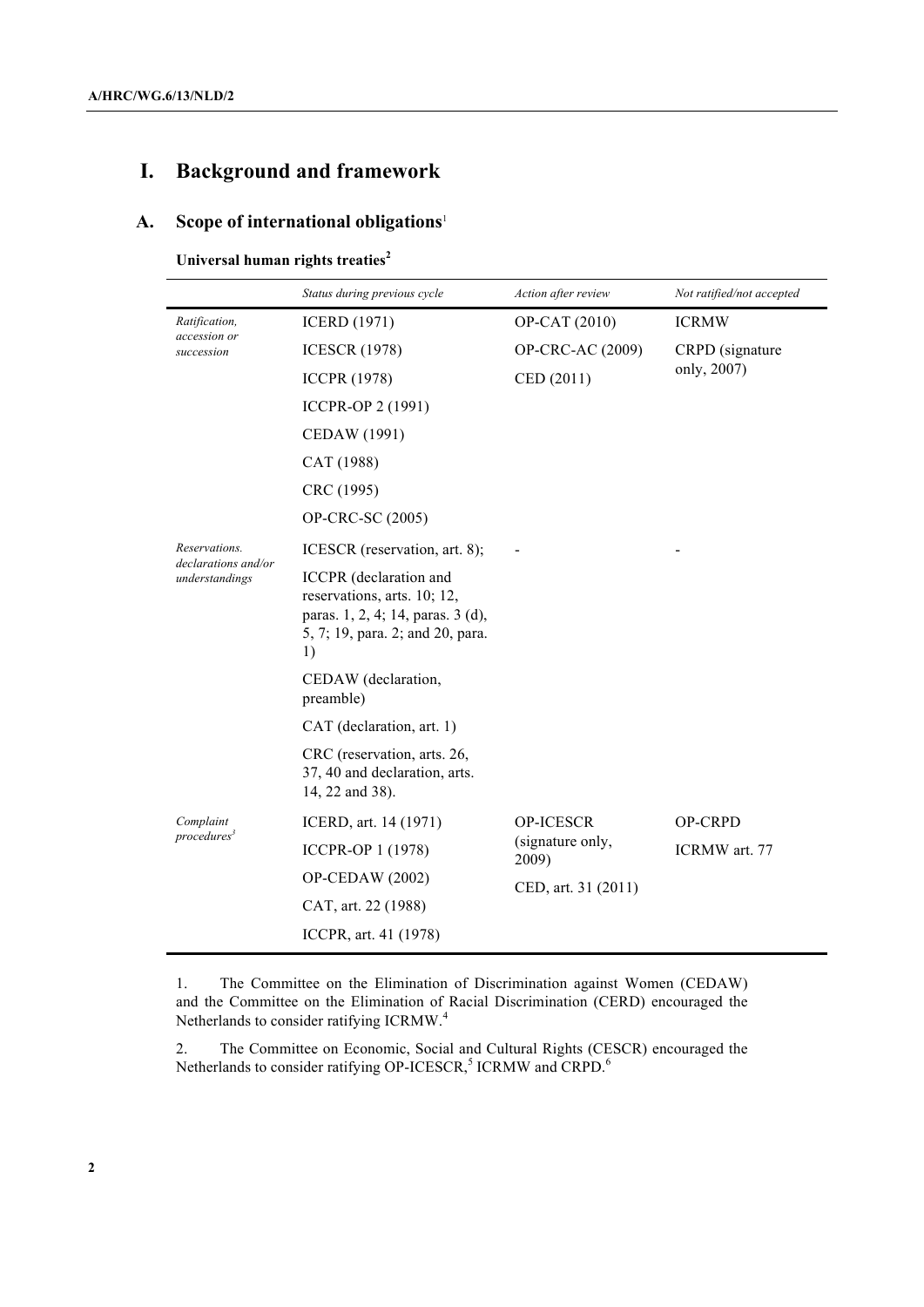3. The Committee on the Rights of the Child (CRC) recommended that the Netherlands withdraw its reservations to the Convention<sup>7</sup> as well as its declaration concerning article 22.8

4. CRC recommended that the Netherlands ratify CRPD and the Optional Protocol thereto, signed in 2007.<sup>9</sup> It also recommended that the Netherlands ratify ICRMW, CED, OP-CAT, and OP-ICESCR.<sup>10</sup>

5. The Human Rights Committee (HR Committee) recommended that the Netherlands withdraw its reservation to article 10 and consider withdrawing its other reservations to the Covenant. $^{11}$ 

|                                             | Status during previous cycle                                                                      | Action after review | Not ratified                                                             |
|---------------------------------------------|---------------------------------------------------------------------------------------------------|---------------------|--------------------------------------------------------------------------|
| Ratification,<br>accession or<br>succession | Convention on the Prevention<br>and Punishment of the Crime of<br>Genocide                        |                     | ILO Convention No. 189<br>concerning Decent Work<br>for Domestic Workers |
|                                             | Rome Statute of the International<br>Criminal Court                                               |                     |                                                                          |
|                                             | Refugee and stateless persons <sup>12</sup>                                                       |                     |                                                                          |
|                                             | Geneva Conventions of 12<br>August 1949 and Additional<br>Protocols thereto <sup>13</sup>         |                     |                                                                          |
|                                             | ILO fundamental conventions $14$                                                                  |                     |                                                                          |
|                                             | <b>UNESCO</b> Convention against<br>Discrimination in Education                                   |                     |                                                                          |
|                                             | Palermo Protocol <sup>15</sup>                                                                    |                     |                                                                          |
|                                             | ILO Convention No. 169<br>concerning Indigenous and<br>Tribal Peoples in Independent<br>Countries |                     |                                                                          |

#### **Other main relevant international instruments**

#### **B. Constitutional and legislative framework**

6. CEDAW regretted that the question of the direct applicability of the provisions of the Convention continued to be determined by domestic courts and was therefore subject to divergent opinions.<sup>16</sup>

7. CESCR was concerned that some provisions of the Covenant were not selfexecuting and enforceable in the Netherlands. It reiterated that the Netherlands has the obligation to give effect to the rights contained in the Covenant.<sup>17</sup>

8. CRC appreciated the efforts of the Netherlands to harmonize its national legislation with the Convention.<sup>18</sup>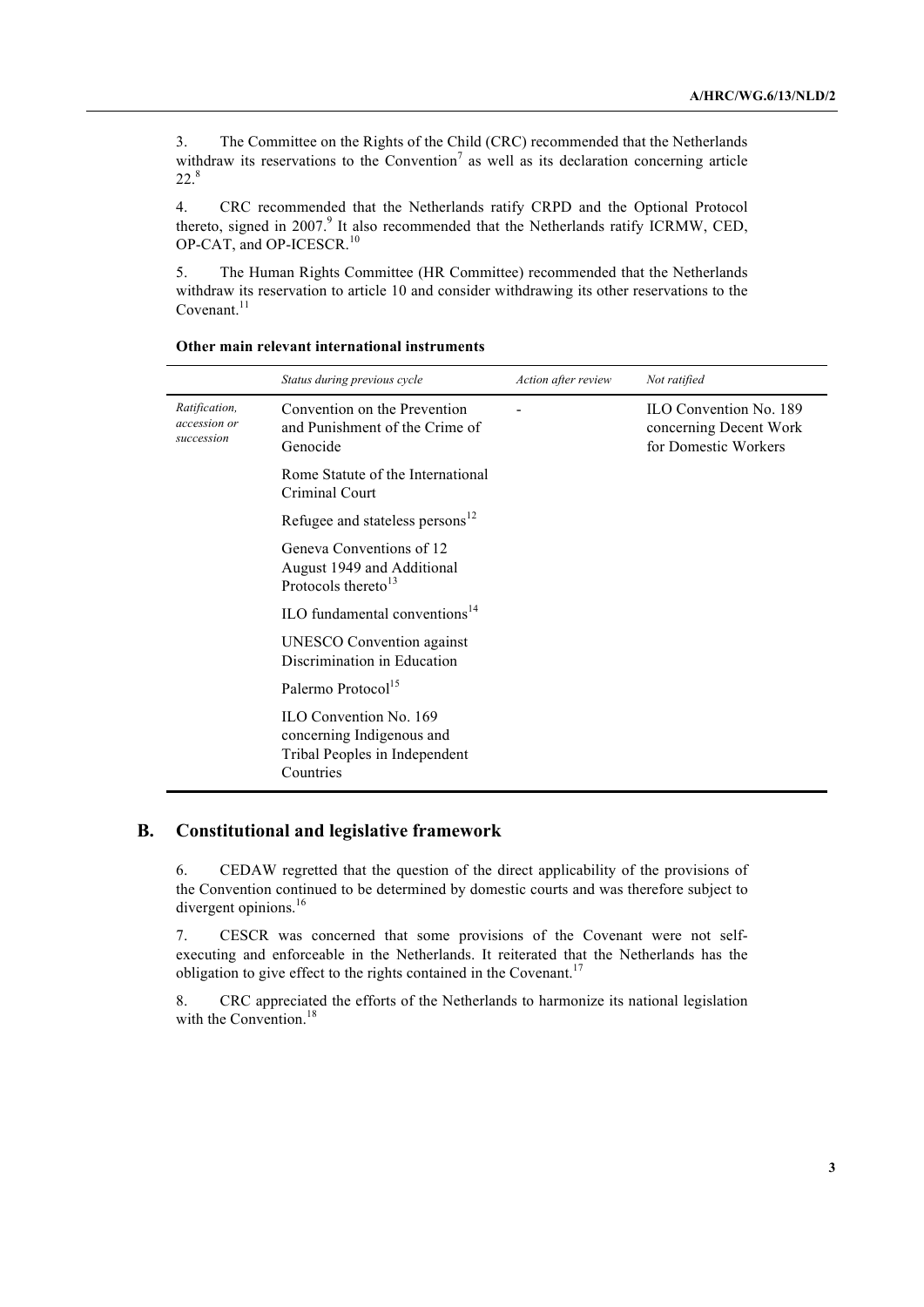### **C. Institutional and human rights infrastructure, policy measures**

| National human rights institution <sup>19, 20</sup> | Status during previous cycle | Status during present cycle |
|-----------------------------------------------------|------------------------------|-----------------------------|
| Equal Treatment Commission (ETC)                    | B(2004)                      | B(2010)                     |

9. In 2009, the Subcommittee on Accreditation (SCA) of the International Coordination Committee of National Institutions for the Promotion and Protection of Human Rights commended the pledge made by the Netherlands before the Human Rights Council regarding the establishment of a national human rights institution (NHRI) based on the principles relating to the status of national institutions for the promotion and protection of human rights (Paris Principles). It recognized the efforts undertaken to establish such an institution, by merging the ETC with a proposed broad-mandate institution. The SCA encouraged the ETC to seek advice and assistance from the Office of the United Nations High Commissioner for Human Rights (OHCHR) and the European Coordinating Committee in its efforts to ensure that the enabling legislation would be in full compliance with the Paris Principles.<sup>21</sup>

10. The SCA encouraged the ETC to interact effectively and independently with the international human rights system. It further encouraged the proposed joint ETC-NHRI to apply for accreditation once it was established. $^{22}$ 

11. In 2010, CESCR expressed its concern that there were no human rights institutions that complied fully with the Paris Principles in the Netherlands. It called on the Netherlands to continue its efforts to establish national human rights institutions compliant with the Paris Principles.<sup>23</sup>

12. CRC welcomed the draft bill on the creation of a children's ombudsman within the office of the Netherlands Ombudsman. However, it was concerned that there were no human rights institutions or ombudsmen for the Netherlands Antilles or Aruba.<sup>24</sup>

## **II. Cooperation with human rights mechanisms**

#### A. Cooperation with treaty bodies<sup>25</sup>

#### **1. Status of reporting**

| Treaty body         | Concluding<br>observations included<br>in previous review | Latest report<br>submitted<br>since previous<br>review | Latest concluding<br>observations | Reporting status                                                |
|---------------------|-----------------------------------------------------------|--------------------------------------------------------|-----------------------------------|-----------------------------------------------------------------|
| <b>CERD</b>         | March 2004                                                | n/a                                                    | February 2010                     | Combined nineteenth to<br>twenty-first reports due<br>in $2013$ |
| <b>CESCR</b>        | November 2006                                             | 2008                                                   | November 2010                     | Sixth report due in 2015                                        |
| <b>HR</b> Committee | <b>July 2001</b>                                          | n/a                                                    | <b>July 2009</b>                  | Fifth report due in 2014                                        |
| <b>CEDAW</b>        | January 2007                                              | 2008                                                   | January 2010                      | Sixth report due in 2014                                        |
| <b>CAT</b>          | May 2007                                                  | 2012                                                   |                                   | Pending consideration                                           |
| <b>CRC</b>          | January 2004                                              | n/a                                                    | January 2009                      | Fourth report due in<br>2012; initial OP-CRC-                   |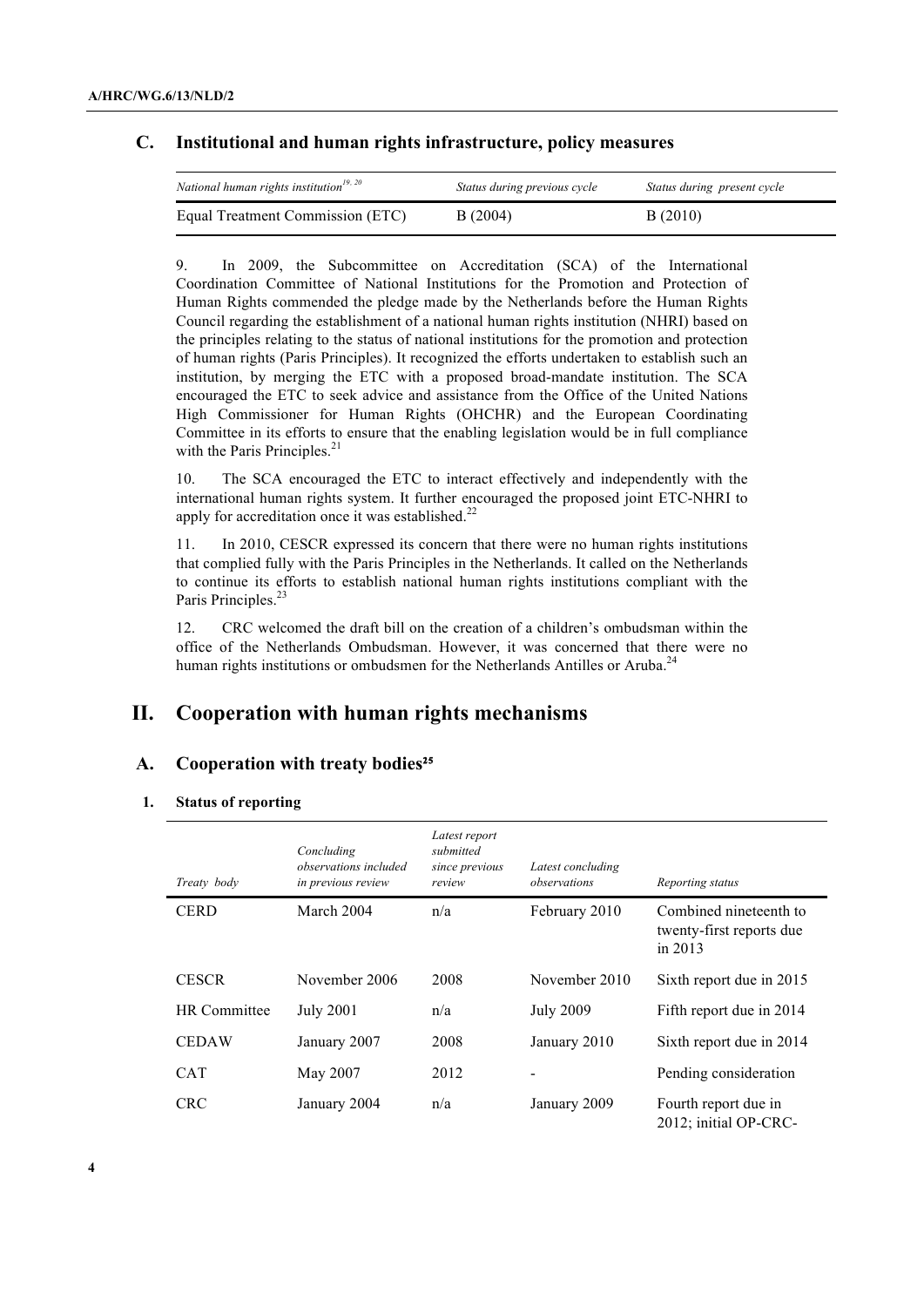| Treaty body | Concluding<br>observations included<br>in previous review | Latest report<br>submitted<br>since previous<br>review | Latest concluding<br>observations | Reporting status                                                      |
|-------------|-----------------------------------------------------------|--------------------------------------------------------|-----------------------------------|-----------------------------------------------------------------------|
|             |                                                           |                                                        |                                   | SC report submitted in<br>2007; OP-CRC-AC<br>report submitted in 2011 |
| <b>CED</b>  |                                                           |                                                        |                                   | Initial report due in<br>2013                                         |

#### **2. Responses to specific follow-up requests by treaty bodies**

| $\cdot$             |                 |                                                                                                                                       |                                  |
|---------------------|-----------------|---------------------------------------------------------------------------------------------------------------------------------------|----------------------------------|
| Treaty body         | Due in          | Subject matter                                                                                                                        | Submitted in                     |
| <b>HR</b> Committee | 2010            | Euthanasia and assisted suicide, asylum<br>procedures, prison conditions in the<br>Netherlands Antilles                               | 2011 (partially<br>satisfactory) |
| <b>CEDAW</b>        | 2012            | Domestic violence, human trafficking                                                                                                  |                                  |
| <b>CERD</b>         | 2011            | Plan of action to combat discrimination, racist<br>and xenophobic speech from political parties,<br>offences involving discrimination | 2010                             |
| <i>Views</i>        |                 |                                                                                                                                       |                                  |
| Treaty body         | Number of views | <b>Status</b>                                                                                                                         |                                  |

*Concluding observations*

13. CESCR and CERD invited the Netherlands to update its core document.<sup>28</sup>

HR Committee  $2^{26}$  Follow-up dialogue is ongoing<sup>27</sup>

14. CERD regretted that no reports had been submitted on the implementation of the Convention in Aruba and the Netherlands Antilles.<sup>29</sup>

# **B.** Cooperation with special procedures<sup>30</sup>

|                          | Status during previous cycle                                                                                                  | Current status                                                               |
|--------------------------|-------------------------------------------------------------------------------------------------------------------------------|------------------------------------------------------------------------------|
| Standing invitation      | <b>Yes</b>                                                                                                                    | Yes                                                                          |
| <i>Visits undertaken</i> | Special Rapporteur on toxic waste<br>$(18-29$ October 1999)                                                                   | Special Rapporteur on toxic waste<br>$(26-28)$ November $2008$ <sup>31</sup> |
|                          | Special Rapporteur on the sale of<br>children, child prostitution and<br>child pornography (30)<br>November–4 December 1998), |                                                                              |
|                          | Special Rapporteur on violence<br>against women $(2-12 \text{ July } 2006)$                                                   |                                                                              |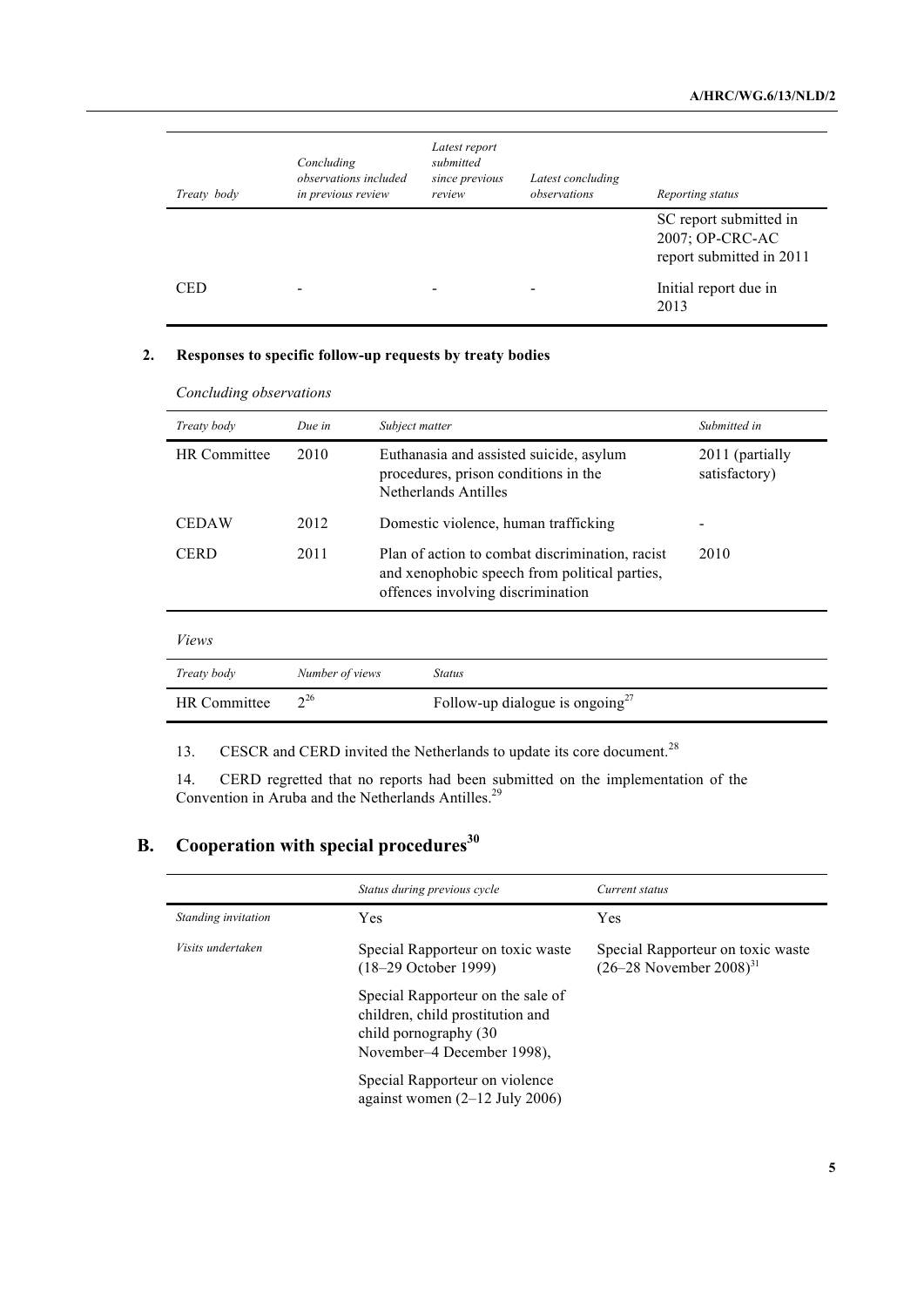| <i>Visits agreed to in principle</i>                      | None                                                                                                  |
|-----------------------------------------------------------|-------------------------------------------------------------------------------------------------------|
| <i>Visits requested</i>                                   | None                                                                                                  |
| Responses to letters of<br>allegations and urgent appeals | During the period under review, one communication was sent, to which<br>the Government did not reply. |

### **C. Cooperation with the Office of the High Commissioner for Human Rights**

15. The Netherlands contributed financially to OHCHR from 2008 to 2011, including to the United Nations Voluntary Fund for Victims of Torture in 2008 and 2009.<sup>32</sup>

## **III. Implementation of international human rights obligations**

#### **A. Equality and non-discrimination**

16. CEDAW remained concerned about the persistence of gender-role stereotypes, in particular about migrant women and men. $33$  The Committee urged the Netherlands to intensify its efforts to eliminate discrimination against migrant, black, Muslim and other minority women, who still face multiple forms of discrimination with respect to education, health, employment and social and political participation.<sup>34</sup>

17. CERD was concerned that the current policy on integration had shifted the primary responsibility for integration from the State to immigrant communities. It recommended that the Netherlands proceed with the preparation and implementation of a plan of action to address discrimination and ensure that its integration policies reflect an appropriate balance between the responsibilities of the State and of immigrant communities.<sup>35</sup> Noting information provided by the Netherlands that its anti-discrimination policies are not aimed at specific groups, CERD expressed concern that that might result in insufficient attention being paid to the needs and concerns of groups which might be particularly susceptible to discrimination.<sup>36</sup>

18. CERD noted with appreciation the enactment of the Municipal Anti-Discrimination Services Act; the new Instructions on Discrimination to the Police and Public Prosecution Service; and the "Discrimination? Call now!" campaign. $37$  However, the Committee was concerned at the prevalence of discrimination in the admissions policies and practices of fitness centres, catering establishments and places of entertainment.<sup>38</sup> CERD recommended that the Netherlands intensify its efforts to combat the dissemination of ideas based on racial superiority through the Internet as well as other media, including racist speech by political parties.<sup>39</sup>

19. CERD took note of information indicating that rates of unemployment in ethnic minority groups were significantly higher than average. It was also concerned at the underrepresentation of ethnic minorities in senior positions in public and private sectors.<sup>40</sup> The HR Committee expressed similar concerns.<sup>41</sup> In 2009, the ILO Committee of Experts on the Application of Conventions and Recommendations stated that employment data had continued to show a mainly negative trend in the employment and education of persons belonging to ethnic minorities. It requested the Netherlands to increase its efforts to address discrimination against ethnic minority groups and to provide information on policies and measures to stimulate the labour participation of non-Western minorities.<sup>42</sup>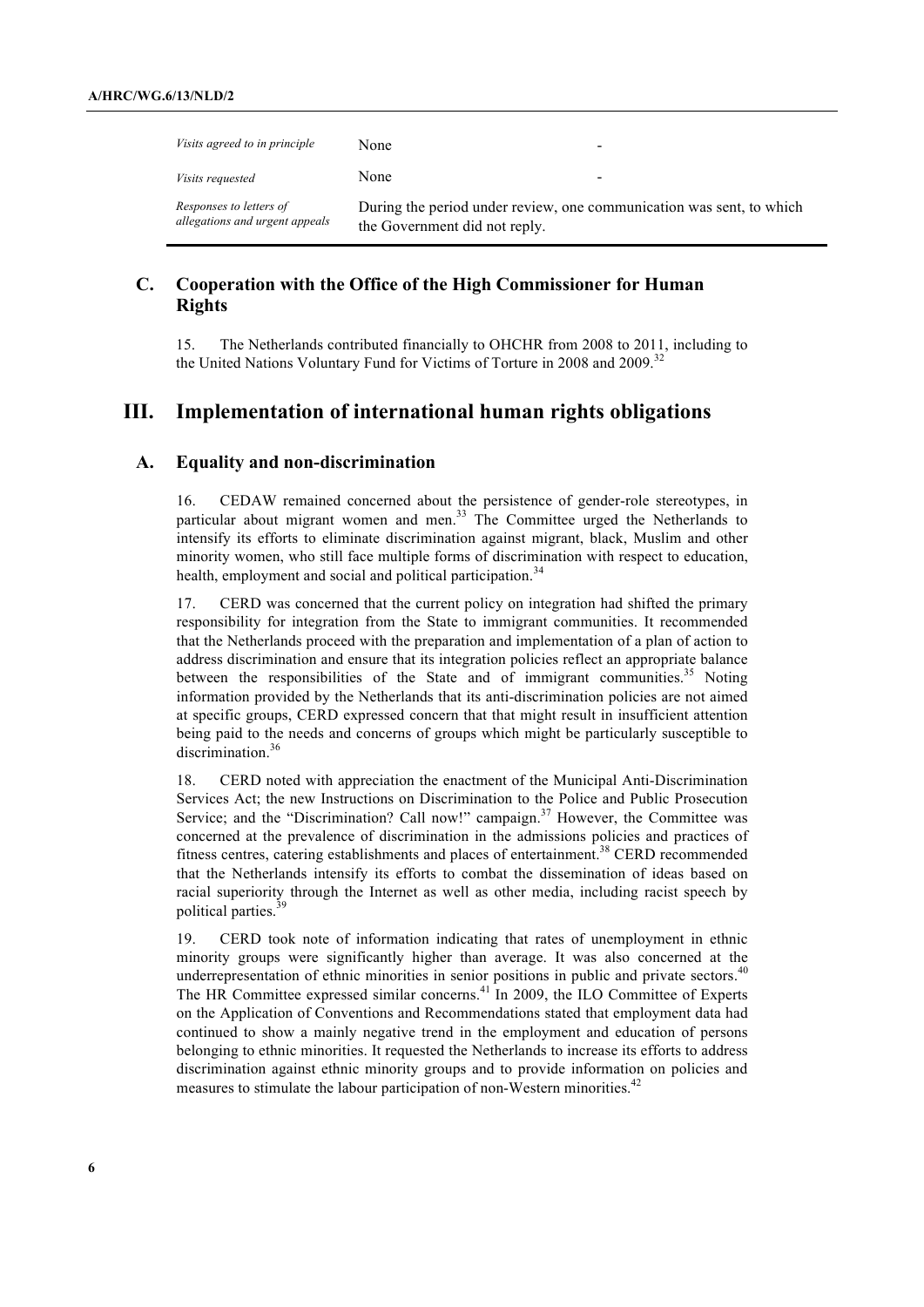20. CESCR called on the Netherlands to implement targeted policies and programmes to improve the situation of migrants and persons from ethnic minorities in accessing employment, housing, health and education; to take all necessary measures to combat racism and xenophobia; and to enforce effectively the legal prohibitions against discrimination in the enjoyment of economic, social and cultural rights.<sup>43</sup>

21. CRC urged the Netherlands to ensure full protection against discrimination, strengthen its awareness-raising and other preventive activities against discrimination and, if necessary, take affirmative action for the benefit of vulnerable groups of children, asylum-seeking and refugee children and children belonging to minority groups.<sup>4</sup>

22. CESCR called on the Netherlands to ensure that the new legislation integrating the four Equal Treatment Acts to be introduced in the Netherlands and the new equal treatment enactments to be adopted by Curaçao and St. Maarten would provide comprehensive protection of the rights to equality and non-discrimination.<sup>4</sup>

#### **B. Right to life, liberty and security of the person**

23. The HR Committee was concerned at reports of extremely harsh conditions in Bon Futuro Prison and Bonaire Remand Prison, and of physical ill-treatment and verbal abuse by the police at those prisons and at the prison for irregular migrants *("Illegalen Barakken*"). The Netherlands should prevent and punish the ill-treatment of detainees and ensure that detention conditions are improved.<sup>46</sup>

24. CESCR expressed concern at the existence of compulsory labour for detainees in the Netherlands, including work for private entities at very low wages. It urged the Netherlands to take measures so that detainees are not subjected to any form of compulsory labour.<sup>47</sup>

25. CESCR called on the Netherlands to enact a specific offence of domestic violence in the Netherlands.<sup>48</sup> CEDAW urged the Netherlands Antilles and Aruba to promptly enact legislation providing for temporary restraining orders to be imposed on perpetrators of domestic violence.<sup>49</sup>

26. The HR Committee remained concerned at the extent of euthanasia and assisted suicides in the Netherlands, and urged that the legislation be reviewed in the light of the Covenant.<sup>50</sup> CRC recommended that the Netherlands evaluate the regulations and procedures relating to the termination of life on request, in order to ensure that children, including newborn infants with severe abnormalities, enjoy special protection.<sup>51</sup>

27. CRC was concerned that in the Netherlands Antilles, the minimum age of 15 years for the worst forms of child labour was too low.<sup>52</sup>

28. CESCR regretted that corporal punishment was not prohibited in Aruba and urged the Netherlands to introduce a statutory prohibition thereof.<sup>53</sup> CRC made similar recommendations.<sup>54</sup>

29. CRC was concerned about the existence of child sex tourism involving Dutch nationals, and about the lack of an adequate response**.** 55

30. The HR Committee noted that medical experimentation involving minors was currently permissible in the Netherlands. It remained concerned that the law did not contain adequate safeguards in relation to medical experimentation requiring the involvement of children.<sup>56</sup>

31. CRC was concerned at the lack of a comprehensive national strategy to prevent trafficking and sexual exploitation, specifically of children.<sup>57</sup> However, it welcomed that the Netherlands provided permanent residency permits to child victims of sale and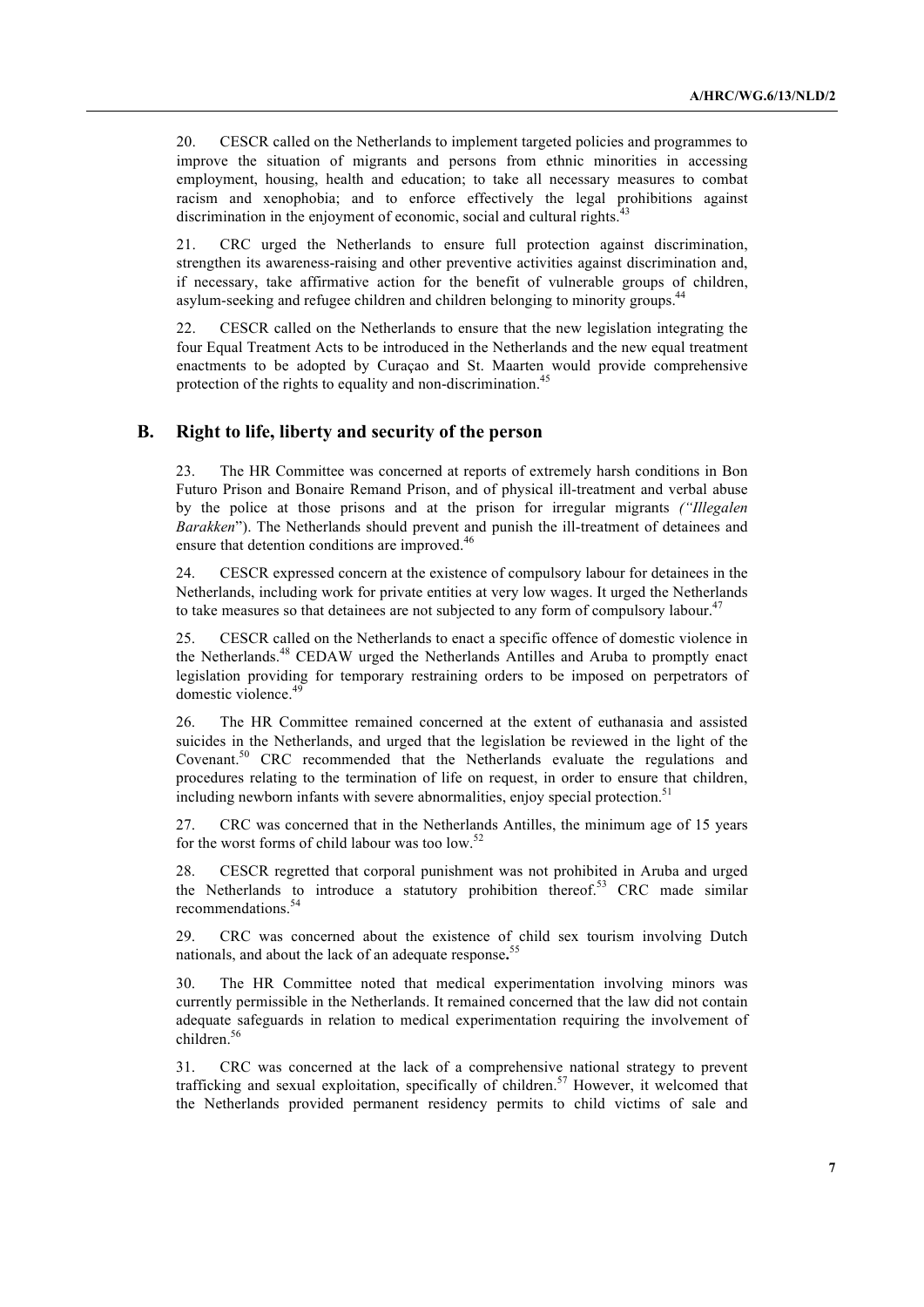trafficking and only repatriated victims if repatriation was determined to be in their best interest.58

32. CEDAW expressed concern that anti-trafficking legislation had not yet been enacted in the Netherlands Antilles and that victims of trafficking continued to be detained in alien detention centres. It urged the Netherlands Antilles to adopt without delay legislation criminalizing all forms of human trafficking.<sup>59</sup> The HR Committee noted with concern that human trafficking was not a separate criminal offence under Antillean law.<sup>60</sup>

#### **C. Administration of justice**

33. The HR Committee noted that, in the Netherlands, a person suspected of involvement in a criminal offence had no right to have legal counsel present during police questioning.<sup>61</sup>

34. The HR Committee was concerned that pretrial detention in the Netherlands might last for up to two years, a situation aggravated by the restricted right of access to counsel.<sup>62</sup>

35. CRC recommended that the Netherlands ensure the full implementation of juvenile justice standards; consider reviewing its legislation with the aim of eliminating the possibility of trying children as adults; eliminate life imprisonment sentences for children; and ensure that the deprivation of liberty of juvenile offenders is used only as a measure of last resort and for the shortest appropriate period of time. $63$ 

#### **D. Right to family life**

36. CRC recommended that the Netherlands take all necessary measures to prevent cases of illegal adoption.<sup>64</sup>

### **E. Freedom of religion or belief, expression, association and peaceful assembly, and right to participate in public and political life**

37. The United Nations Educational, Scientific and Cultural Organization (UNESCO) stated that, although the Netherlands had a long tradition of protecting freedom of expression and press freedom, religious extremism and intolerance had emerged as an issue.<sup>65</sup> It recommended an open and democratic discussion among different stakeholders to address the effect of extremism on freedom of expression.<sup>66</sup>

38. The HR Committee noted the intention of the Netherlands to abolish the article on blasphemy in the Criminal Code, while at the same time revising its anti-discrimination provisions. Any legislative reform in this area should be monitored to ensure that it is compatible with the Covenant.<sup>67</sup>

39. CERD was concerned at the incidence of racist and xenophobic speech emanating from a few extremist political parties, the continuing incidence of manifestations of racism and intolerance towards ethnic minorities, and the general deterioration in the tone of political discourse around discrimination. It urged the Netherlands to take more effective measures to prevent and suppress manifestations of racism, xenophobia and intolerance and to encourage a positive climate of political dialogue, including at times of local and national election campaigns.<sup>68</sup>

40. CEDAW was concerned that women were underrepresented in Parliament and in the Islands' Councils, in municipal councils and local and provincial governments, and in highranking posts, especially in the diplomatic service and the security and defence sectors. It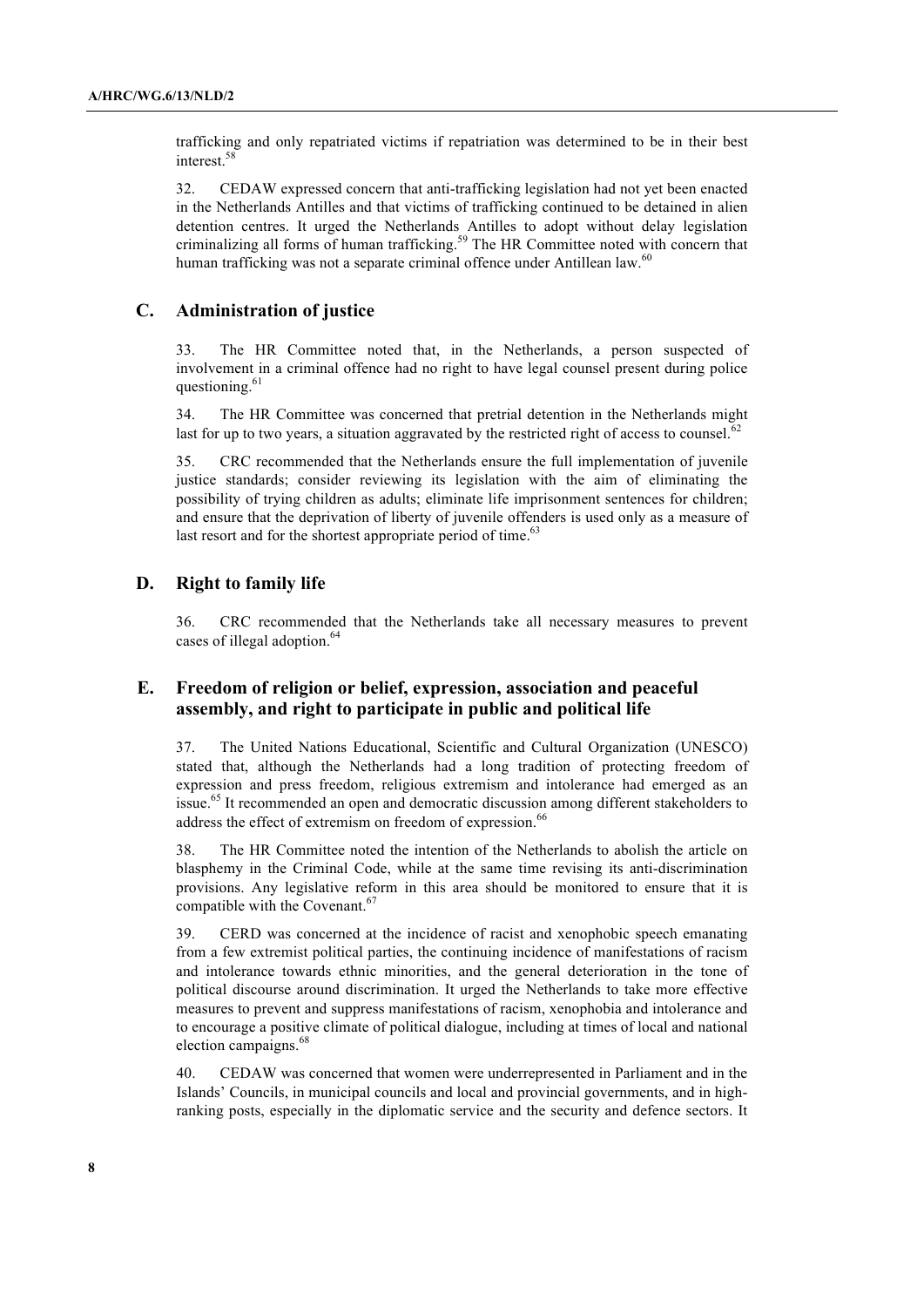regretted that the adoption of quotas aiming at gender balance was not envisaged.<sup>69</sup> The HR Committee similarly noted the low participation of women in public office.<sup>70</sup>

#### **F. Right to work and to just and favourable conditions of work**

41. CEDAW expressed concern about insufficient progress made in combating structural inequality and disadvantages that women continued to experience in the labour market. It was particularly concerned about the low number of economically independent women.<sup>71</sup>

42. CESCR remained concerned at the wage gap between men and women, the underrepresentation of women in the labour market and their concentration in part-time employment.<sup>72</sup>

43. CEDAW called upon the Netherlands to ensure that women domestic workers are not deprived of social security or other labour benefits.<sup>73</sup>

44. CESCR was concerned that, in the absence of an explicit legislative recognition of the right to strike, the exercise of that right had been made subject to the scrutiny of the courts. It noted that in Curaçao and St. Maarten a ban on the right to strike was still in force.74

45. In 2011, the ILO Committee of Experts recalled its invitation to the Government of the Netherlands to initiate discussions with the most representative employers' and workers' organizations with a view to identifying appropriate means for addressing the issue of the protection against acts of anti-union discrimination other than dismissal, for example transfer, relocation, demotion and deprivation or restriction of remuneration, social benefits or vocational training, of trade union members who were not trade union representatives. The Committee of Experts noted the indication of the Netherlands that those discussions were to be concluded by the end of  $2010$ .<sup>75</sup>

#### **G. Right to social security and to an adequate standard of living**

46. CESCR noted with concern that pockets of poverty existed in all the constituent countries of the Netherlands.<sup>76</sup> CEDAW expressed concern at the increased poverty and isolation of older women and single mothers.<sup>77</sup>

47. CESCR urged the Netherlands to ensure the equal enjoyment of economic, social and cultural rights by all individuals and groups under its jurisdiction.<sup>78</sup>

48. CESCR called on the Netherlands to adopt remedial measures to bring the rights and benefits accorded to domestic workers in line with those afforded to other workers.<sup>79</sup> It urged the Netherlands to continue taking all necessary measures to ensure that all individuals and households in need of social assistance have effective access thereto. $80$ 

49. CESCR recommended that the Netherlands adopt a national plan of action to combat the rise in homelessness.<sup>81</sup>

#### **H. Right to health**

50. CESCR was concerned at reports that many older persons were denied appropriate care, including in nursing homes, due to the insufficient number of caregivers, the lack of sufficiently trained personnel and the absence of a comprehensive enactment on geriatric health care  $82$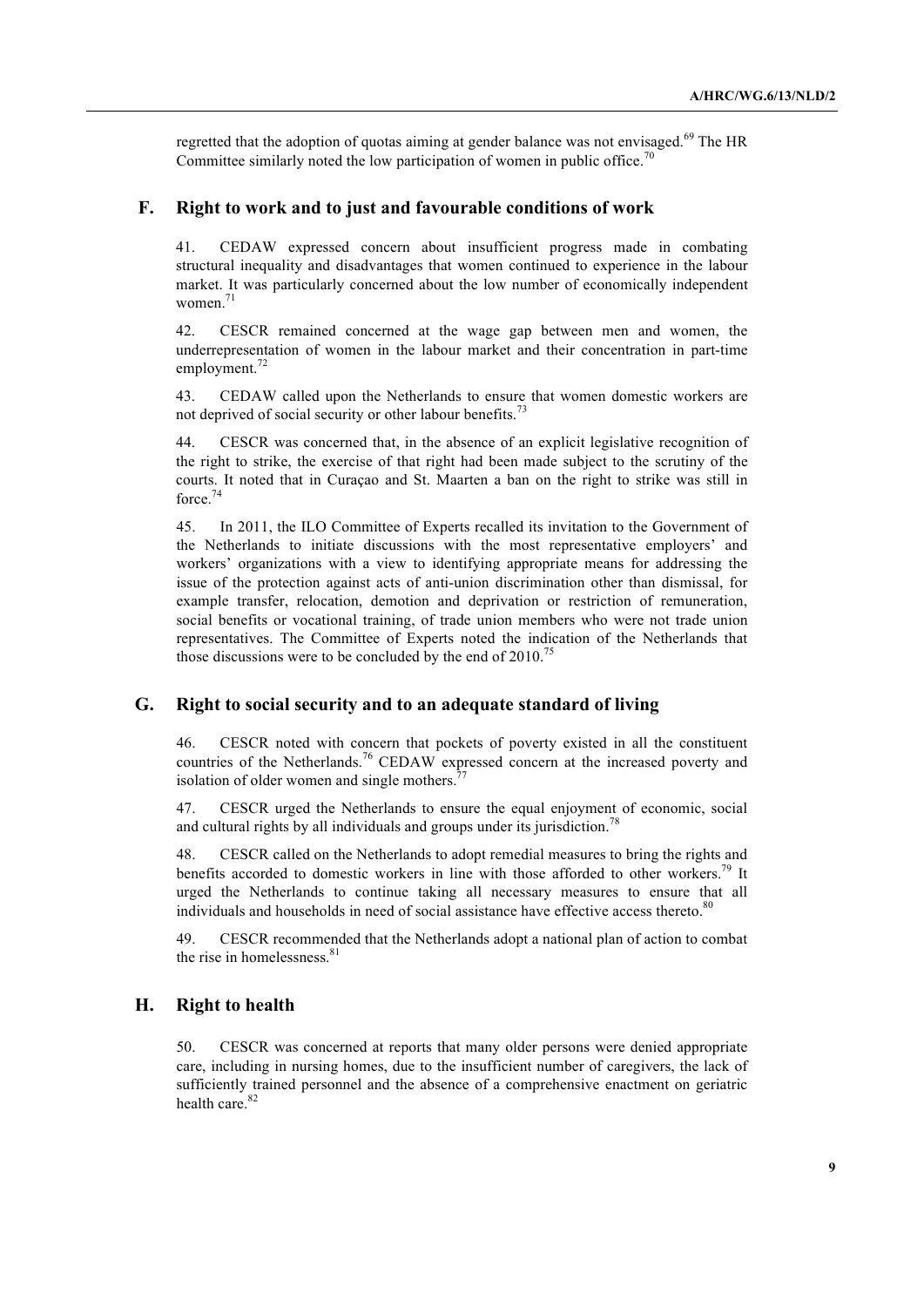51. CESCR was also concerned at information that a large proportion of prisoners with mental health problems did not receive the required health assistance, owing to a shortage of trained personnel in penal institutions and a lack of monitoring of adequacy and quality of care.<sup>83</sup>

52. CESCR urged the Netherlands to review the legislation in Curaçao and St. Maarten with a view to providing for exceptions to the prohibition on abortion in cases of therapeutic abortion or pregnancies resulting from rape or incest.<sup>84</sup>

#### **I. Right to education**

53. CESCR was concerned that, while education was compulsory for all children, regardless of their legal status, undocumented children opting to enrol in vocational education programmes were not yet able to complete their apprenticeships because of work permit requirements in the Netherlands.<sup>85</sup>

54. CRC recommended that the Netherlands provide support for ethnically diverse schools and networks of cooperation among schools; facilitate enrolment of children with missing or incomplete documents; improve the safety situation at schools experiencing difficulties in that regard; and make sure that human rights and child rights education is included in school curricula at all levels.<sup>86</sup>

55. CRC welcomed the introduction of compulsory education in the Netherlands Antilles and the measures taken to give all children access to school, decrease dropout rates and increase the transition rate to secondary education.<sup>87</sup>

56. CRC recommended that the Netherlands make education compulsory in Aruba and strengthen its efforts to ensure that all children, including immigrant children, attend school.<sup>88</sup>

#### **J. Cultural rights**

57. UNESCO indicated that The Netherlands was very active in promoting and implementing the 1972 Convention concerning the Protection of the World Cultural and Natural Heritage. The private sector, local communities and NGOs were also involved in the definition of heritage safeguarding policies and in conservation efforts. However, education and international exchange of information on cultural heritage could be enhanced.<sup>89</sup>

#### **K. Persons with disabilities**

58. CESCR called on the Netherlands to continue its efforts to promote the integration of persons with disabilities in the labour market and to facilitate their access to education.<sup>90</sup>

59. CRC recommended that the Netherlands take all necessary measures to ensure that legislative protection for persons with disabilities, as well as programmes and services for children with disabilities, are effectively implemented; and that early identification and intervention programmes are developed and strengthened.<sup>91</sup>

#### **L. Minorities**

60. CERD noted information that a significant number of persons belonging to ethnic minorities experienced social marginalization and discrimination, particularly in the areas of education, health and housing. $^{92}$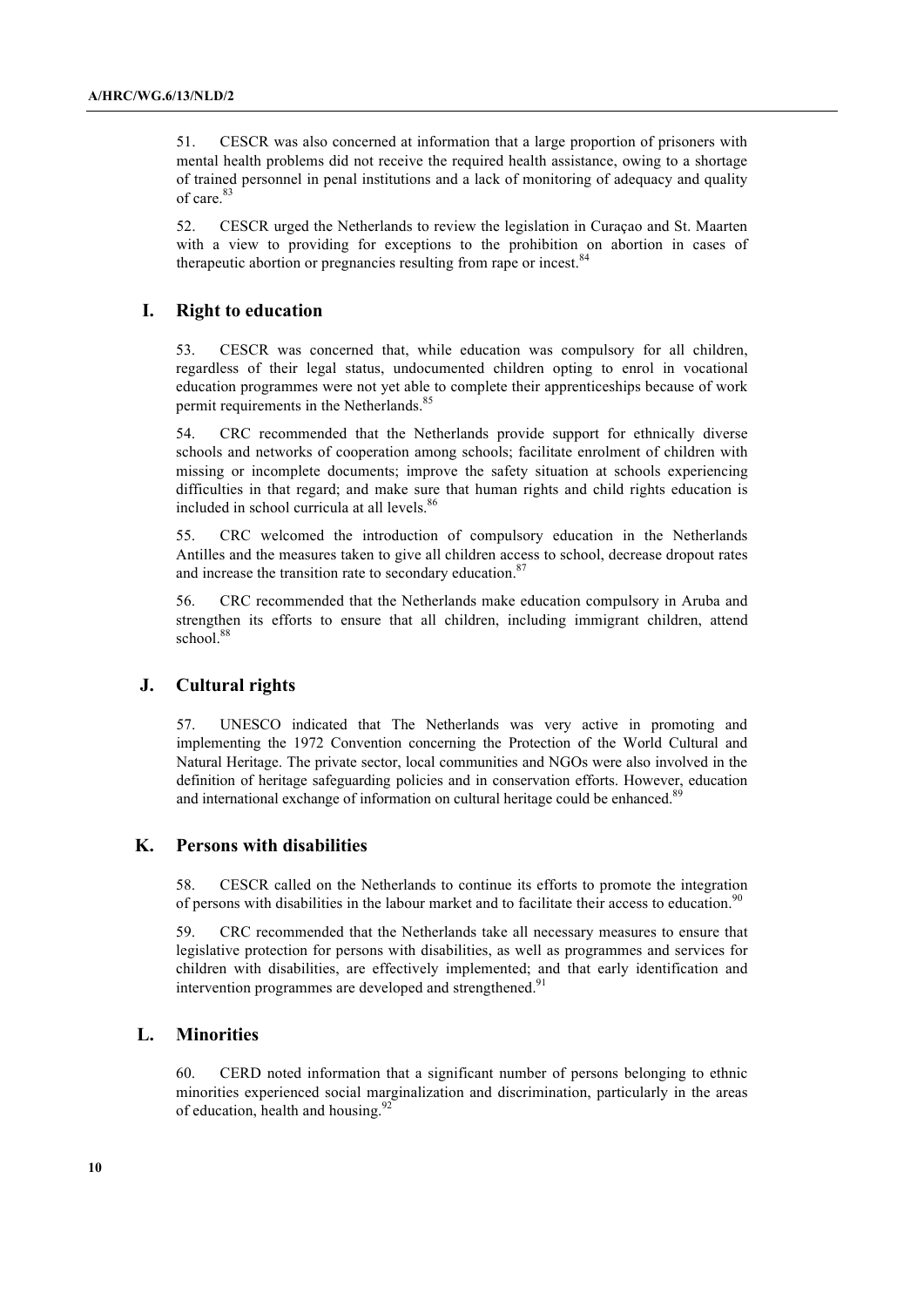#### **M. Migrants, refugees and asylum-seekers**

61. The HR Committee noted that under the "accelerated procedure" for the review of asylum applications, claims were evaluated within 48 working hours. It was concerned that the regular "eight-day" procedure might not allow asylum-seekers the opportunity to adequately substantiate their claims and might leave them open to being expelled to a country where they might be at risk.<sup>93</sup>

62. CEDAW expressed concern that the accelerated asylum procedure places women at a high risk of refoulement if they do not report immediately the violence or sexual persecution they have experienced. The Committee was concerned that appeals under the accelerated procedure did not have suspensive effect and that applicants must leave the country. It noted that, although temporary resident permits might be provided to victims of domestic violence on humanitarian grounds, domestic violence was still not formally recognized as a ground for asylum.<sup>94</sup>

63. CEDAW also expressed concern at the maternal mortality risk for female asylumseekers, which was four times higher than for native Dutch women. It noted that undocumented female immigrants faced great difficulties in accessing the health services to which they were formally entitled, mainly because of a lack of appropriate information.<sup>5</sup>

64. CESCR was concerned that the requirement of a long period of affiliation to receive the full public pension was discriminatory to migrant workers.<sup>96</sup>

65. CESCR was concerned at long detention periods for asylum-seekers and unaccompanied minors. It also regretted that undocumented migrants, including families with children, were not entitled to a right to shelter and were rendered homeless after their eviction from reception centres.<sup>97</sup> CERD expressed similar concerns.<sup>98</sup>

66. CRC recommended that the Netherlands further reduce the use of aliens' detention for families with children and unaccompanied children, strengthen measures to prevent the disappearance of asylum-seeking children, and provide culturally sensitive family services.<sup>99</sup>

67. CERD noted that, under the Civic Integration (Preparation Abroad) Act, migrants from certain countries requiring a temporary residence permit to enter the Netherlands for family formation or unification must pass a civic integration examination. It was concerned that the application of the Act resulted in discrimination on the basis of nationality, particularly between so-called "Western" and "non-Western" State nationals.100 CEDAW expressed similar concerns.<sup>101</sup> The ILO Committee of Experts, noting that the Civic Integration ([Preparation] Abroad) Act was under review, encouraged the Netherlands to ensure that permanent migrant workers from non-Western countries do not face unreasonable hardship with respect to family reunification.<sup>102</sup>

#### **N. Right to development and environmental issues**

68. In 2009, the Special Rapporteur on the adverse effects of the movement and dumping of toxic and dangerous products and wastes on the enjoyment of human rights recommended that the Government and relevant State actors harmonize and strengthen existing legislation on the prevention of marine pollution and environmental management in order to ensure more rigorous inspection.<sup>103</sup>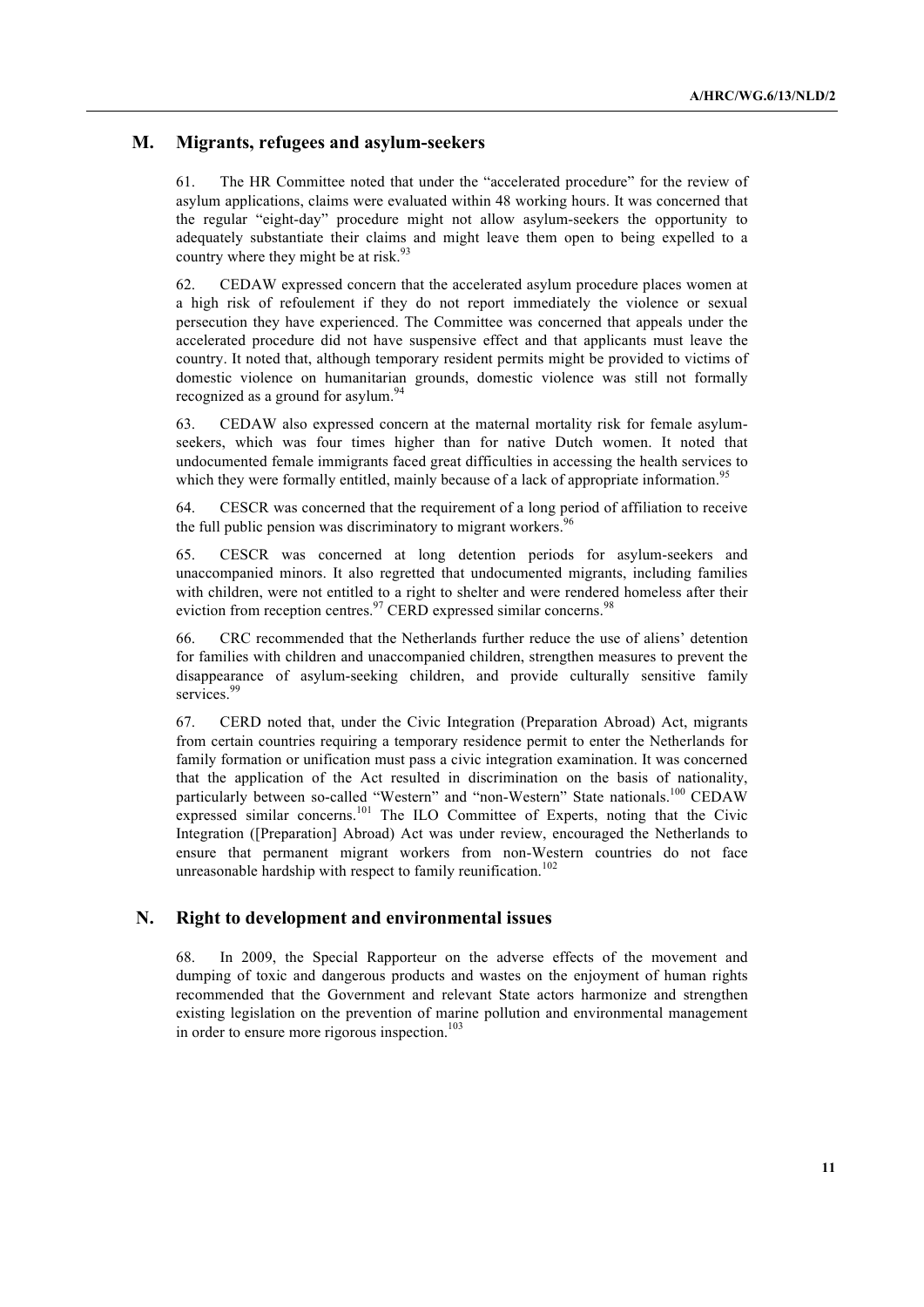#### **O. Human rights and counter-terrorism**

69. The HR Committee was concerned that, as part of measures to combat terrorism, local mayors may issue administrative "disturbance orders", under which an individual may be subjected to house calls and similar interference in his daily life. Since disturbance orders do not require judicial authorization or oversight, the Committee was concerned at the risk that their application might be inconsistent with the right to privacy.<sup>104</sup>

#### *Notes*

- <sup>1</sup> Unless indicated otherwise, the status of ratifications of instruments listed in the table may be found in *Multilateral Treaties Deposited with the Secretary-General*: *Status as at 1 April 2009* (ST/LEG/SER.E/26), supplemented by the official website of the United Nations Treaty Collection database, Office of Legal Affairs of the United Nations Secretariat, http://treaties.un.org. Please also see the United Nations compilation on the Netherlands from the previous cycle, prepared by OHCHR for submission to the Working Group on the Universal Periodic Review at its first session.
- <sup>2</sup> The following abbreviations have been used for this document:

| <b>ICERD</b>      | International Convention on the Elimination of All Forms of Racial                            |
|-------------------|-----------------------------------------------------------------------------------------------|
|                   | Discrimination                                                                                |
| <b>ICESCR</b>     | International Covenant on Economic, Social and Cultural Rights                                |
| <b>OP-ICESCR</b>  | Optional Protocol to ICESCR                                                                   |
| <b>ICCPR</b>      | International Covenant on Civil and Political Rights                                          |
| <b>ICCPR-OP 1</b> | Optional Protocol to ICCPR                                                                    |
| <b>ICCPR-OP 2</b> | Second Optional Protocol to ICCPR, aiming at the abolition of the death<br>penalty            |
| <b>CEDAW</b>      | Convention on the Elimination of All Forms of Discrimination against                          |
|                   | Women                                                                                         |
| <b>OP-CEDAW</b>   | Optional Protocol to CEDAW                                                                    |
| <b>CAT</b>        | Convention against Torture and Other Cruel, Inhuman or Degrading                              |
|                   | <b>Treatment or Punishment</b>                                                                |
| OP-CAT            | Optional Protocol to CAT                                                                      |
| <b>CRC</b>        | Convention on the Rights of the Child                                                         |
| OP-CRC-AC         | Optional Protocol to CRC on the involvement of children in armed conflict                     |
| OP-CRC-SC         | Optional Protocol to CRC on the sale of children, child prostitution and child<br>pornography |
| <b>ICRMW</b>      | International Convention on the Protection of the Rights of All Migrant                       |
|                   | Workers and Members of Their Families                                                         |
| <b>CRPD</b>       | Convention on the Rights of Persons with Disabilities                                         |
| <b>OP-CRPD</b>    | Optional Protocol to CRPD                                                                     |
| <b>CED</b>        | International Convention for the Protection of All Persons from Enforced                      |
|                   | Disappearance                                                                                 |
|                   | $\mathbf{r}$ , and $\mathbf{r}$ , and $\mathbf{r}$ , and $\mathbf{r}$ , and $\mathbf{r}$      |

- <sup>3</sup> In the previous compilation a table contained information on the recognition of specific competences of treaty bodies, namely, Individual complaints: ICERD, art. 14, CAT, art. 22, ICRMW, art. 77, and CED, art. 31; Inquiry procedure: OP-CEDAW, arts. 8 and 9, CAT, art. 20, OP-CRPD, arts. 6 and 7; Inter-State complaints: ICCPR, art. 41, ICRMW, art. 76, and CED, art. 32.
- <sup>4</sup> Concluding observations of the Committee on the Elimination of Discrimination against Women (CEDAW/C/NLD/CO/5), para. 50; Concluding observations of the Committee on the Elimination of Racial Discrimination (CERD/C/NLD/CO/17-18), para. 16.

<sup>5</sup> Concluding observations of the Committee on Economic, Social and Cultural Rights (E/C.12/NLD/CO/4-5), para. 40.

Ibid., paras. 69 and 70.

Ibid., para. 50.

 $6$  Ibid., para. 41.

<sup>7</sup> Concluding observations of the Committee on the Rights of the Child. CRC/C/NLD/CO/3, paras. 10 and 11.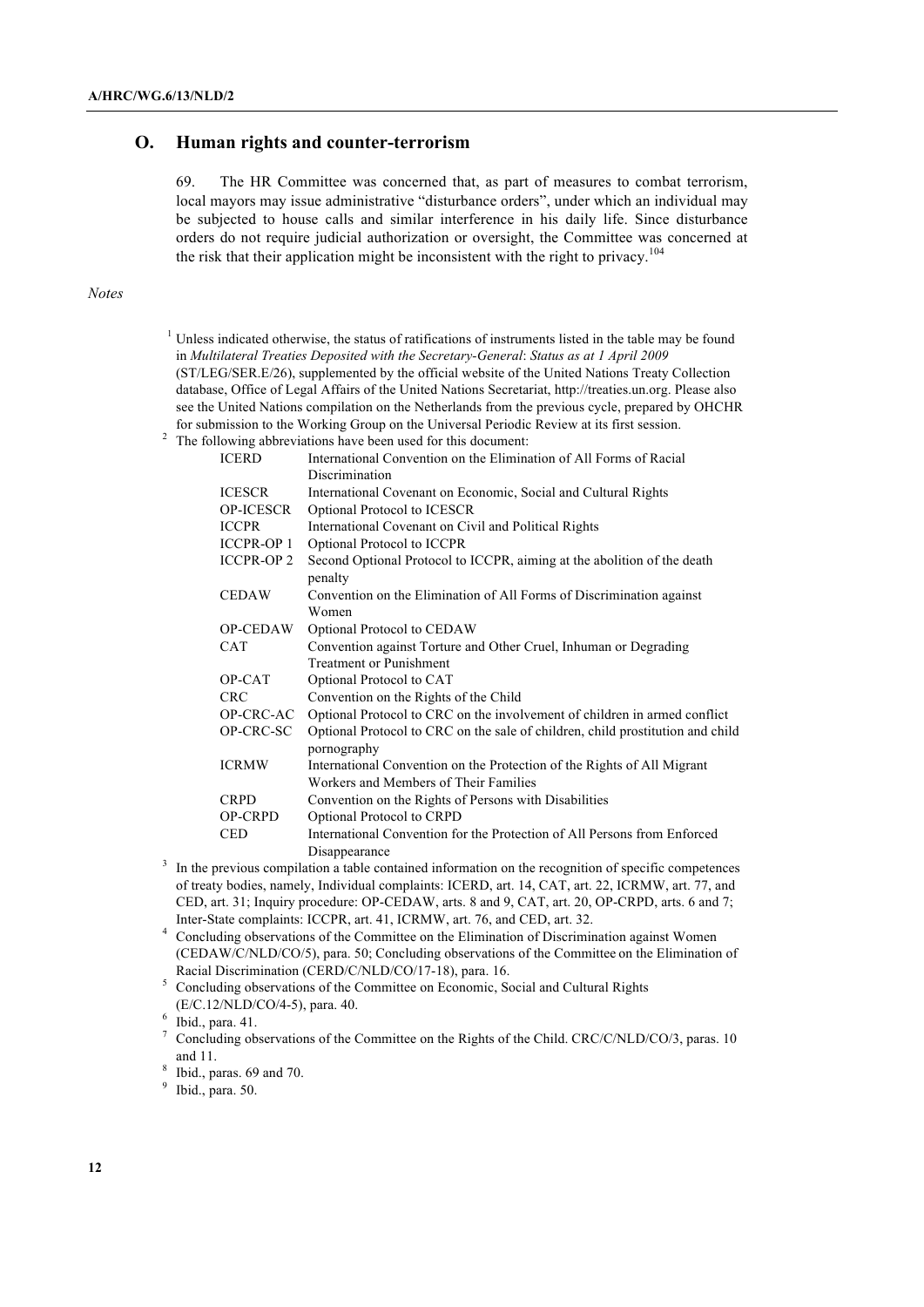$\frac{10}{11}$  Ibid., para. 82.

- Concluding observations of the Human Rights Committee (CCPR/C/NLD/CO/4), para. 4.
- <sup>12</sup> 1951 Convention relating to the Status of Refugees and its 1967 Protocol, 1954 Convention relating to the Status of Stateless Persons, and 1961 Convention on the Reduction of Statelessness.
- <sup>13</sup> Geneva Convention for the Amelioration of the Condition of the Wounded and Sick in Armed Forces in the Field (First Convention); Geneva Convention for the Amelioration of the Condition of Wounded, Sick and Shipwrecked Members of Armed Forces at Sea (Second Convention); Geneva Convention relative to the Treatment of Prisoners of War (Third Convention); Geneva Convention relative to the Protection of Civilian Persons in Time of War (Fourth Convention); Protocol Additional to the Geneva Conventions of 12 August 1949, and relating to the Protection of Victims of International Armed Conflicts (Protocol I); and Protocol Additional to the Geneva Conventions of 12 August 1949, and relating to the Protection of Victims of Non-International Armed Conflicts (Protocol II); and Protocol Additional to the Geneva Conventions of 12 August 1949, and relating to relating to the Adoption of an Additional Distinctive Emblem (Protocol III). For the official status of ratifications, see Federal Department of Foreign Affairs of Switzerland, at www.eda.admin.ch/eda/fr/home/topics/intla/intrea/chdep/warvic.html.
- <sup>14</sup> International Labour Organization Convention No. 29 concerning Forced or Compulsory Labour; Convention No. 105 concerning the Abolition of Forced Labour; Convention No. 87 concerning Freedom of Association and Protection of the Right to Organise; Convention No. 98 concerning the Application of the Principles of the Right to Organise and to Bargain Collectively; Convention No. 100 concerning Equal Remuneration for Men and Women Workers for Work of Equal Value; Convention No. 111 concerning Discrimination in Respect of Employment and Occupation; Convention No. 138 concerning Minimum Age for Admission to Employment; Convention No. 182 concerning the Prohibition and Immediate Action for the Elimination of the Worst Forms of Child Labour.
- <sup>15</sup> Protocol to Prevent, Suppress and Punish Trafficking in Persons, Especially Women and Children, supplementing the United Nations Convention against Transnational Organized Crime.
- $^{16}$  CEDAW/C/NLD/CO/5, paras. 12 and 13.
- <sup>17</sup> E/C.12/NLD/CO/4-5, para. 6.
- <sup>18</sup> CRC/C/NLD/CO/3, para. 12.
- <sup>19</sup> According to article 5 of the rules of procedure for the International Coordination Committee of National Institutions for the Promotion and Protection of Human Rights Sub-Committee on Accreditation, the different classifications for accreditation used by the Sub-Committee are: A: Voting Member (Fully in compliance with each of the Paris Principles), B: Non-Voting Member (Not fully in compliance with each of the Paris Principles or insufficient information provided to make a determination); C: No Status (Not in compliance with the Paris Principles).
- <sup>20</sup> For the list of national human rights institutions with accreditation status granted by the International Coordination Committee of National Institutions for the Promotion and Protection of Human Rights (ICC), see A/HRC/16/77, annex.
- <sup>21</sup> Report and recommendations of the session of the Sub-Committee on Accreditation, Geneva, 29 March–1 April 2010, para. 3.5.

 $22$  Ibid.

- <sup>23</sup> E/C.12/NLD/CO/4-5, para. 10.
- <sup>24</sup> CRC/C/NLD/CO/3, paras. 16 and 17. See also CRC/C/OPSC/NLD/CO/1, paras. 18-19.<br><sup>25</sup> The following abbreviations have been used for this document:
- The following abbreviations have been used for this document:

| <b>CERD</b>  | Committee on the Elimination of Racial Discrimination        |
|--------------|--------------------------------------------------------------|
| <b>CESCR</b> | Committee on Economic, Social and Cultural Rights            |
| HR Committee | Human Rights Committee                                       |
| <b>CEDAW</b> | Committee on the Elimination of Discrimination against Women |
| <b>CAT</b>   | Committee against Torture                                    |
| <b>CRC</b>   | Committee on the Rights of the Child                         |
| <b>CED</b>   | Committee on Enforced Disappearance                          |

<sup>26</sup> CCPR/C/102/D/1564/2007, CCPR/C/99/D/1797/2008.

- <sup>27</sup> *Official Records of the General Assembly, Sixty-sixth Session, Supplement No. 40*, vol. II (A/66/40 (Vol. II)), and ibid., *Sixty-fifth Session, Supplement No. 40*, vol. II (A/65/40 (Vol. II)).
- <sup>28</sup> E/C.12/NLD/CO/4-5, para. 42; CERD/C/NLD/CO/17-18, para. 20.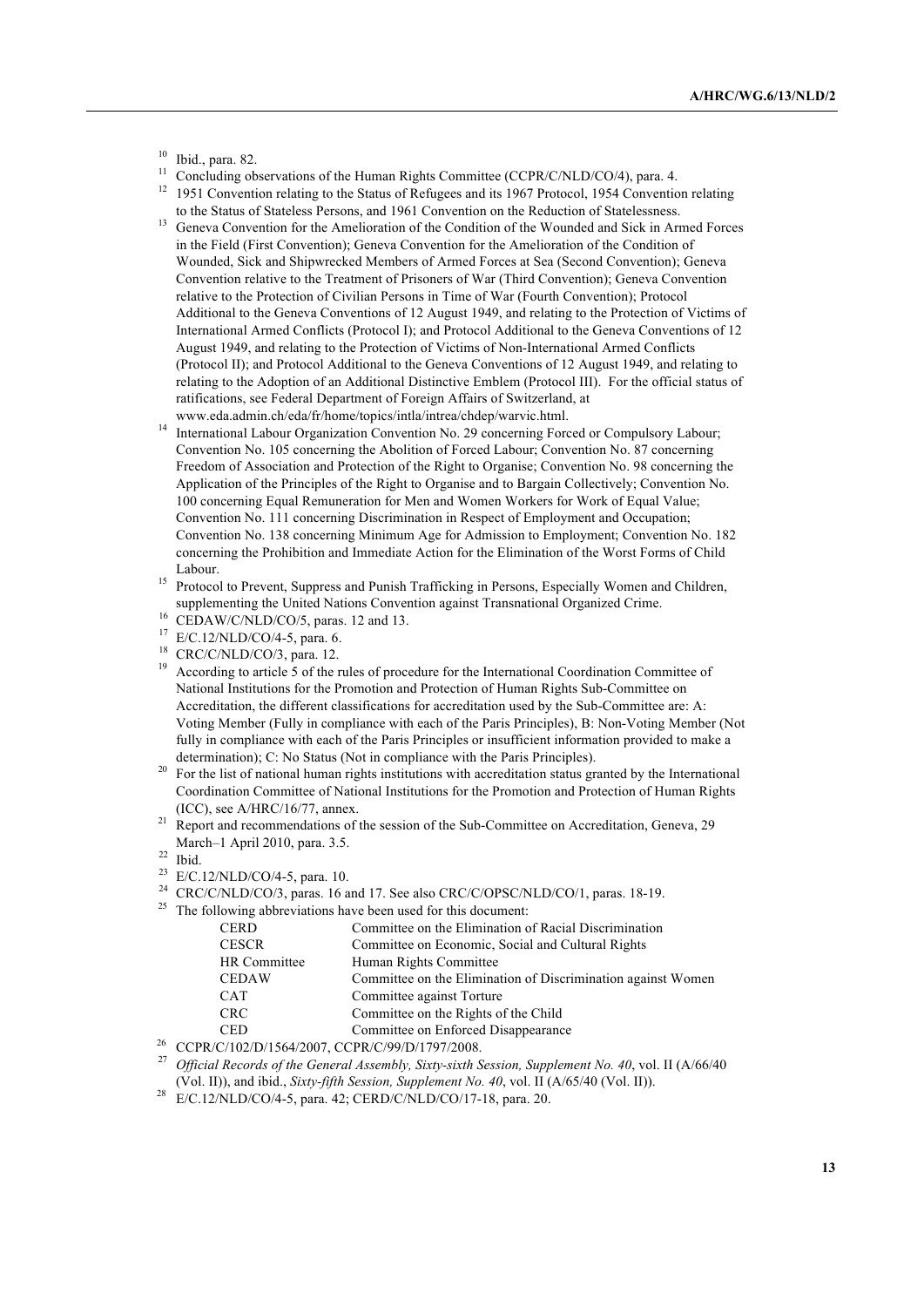- <sup>29</sup> CERD/C/NLD/CO/17-18, para. 15.<br> $^{29}$  Abbreviations and follow these are
- Abbreviations used follow those contained in the communications report of special procedures (A/HRC/18/51 and Corr.1).
- A/HRC/12/26/Add.2.

 OHCHR, *2008 Annual Report: Activities and Results*, pp. 174, 176, 178-180, 185 and 199; OHCHR, *2009 Annual Report: Activities and Results*, pp. 190, 192, 194-196, 199 and 211; OHCHR, *2010 Annual Report: Activities and Results*, pp. 79, 83, 84, 87, 233, 240, 258, 274 and 286; OHCHR, *2011 Annual Report: Activities and Results* (forthcoming).

- CEDAW/C/NLD/CO/5, paras. 24 and 25.
- <sup>34</sup> Ibid., paras. 42 and 43.
- CERD/C/NLD/CO/17-18, 25 March 2010, para. 4.
- Ibid., para. 6.
- Ibid., para. 3.
- Ibid., para. 13.
- Ibid., para. 9.
- Ibid., para. 12.
- CCPR/C/NLD/CO/4, para. 19.
- <sup>42</sup> ILO Committee of Experts on the Application of Conventions and Recommendations, Individual Observation concerning Discrimination (Employment and Occupation) Convention, 1958 (No. 111), 2009, Geneva, doc. No. (ILOLEX) 062009NLD111, third and sixth paragraphs.
- E/C.12/NLD/CO/4-5, para. 12.
- CRC/C/NLD/CO/3, para. 27.
- E/C.12/NLD/CO/4-5, para. 11.
- CCPR/C/NLD/CO/4, paras. 23 and 24.
- E/C.12/NLD/CO/4-5, para. 15.
- Ibid., para. 21.
- CEDAW/C/NLD/CO/5, paras. 26 and 27.
- $^{50}$  CCPR/C/NLD/CO/4, para. 7.<br> $^{51}$  CPC/CAH D/CO/2 range 20
- CRC/C/NLD/CO/3, paras. 30 and 31.
- Ibid., paras. 71 and 72.
- E/C.12/NLD/CO/4-5, para. 22.
- CRC/C/NLD/CO/3, para. 37.
- CRC/C/OPSC/NLD/CO/1, paras. 22 and 23.
- CCPR/C/NLD/CO/4, para. 8.
- CRC/C/NLD/CO/3, paras. 73 and 74.
- CRC/C/OPSC/NLD/CO/1, para. 28.
- CEDAW/C/NLD/CO/5, paras. 28 and 29.
- CCPR/C/NLD/CO/4, para. 22.
- Ibid., para. 11.
- Ibid., para. 12.
- <sup>63</sup> CRC/C/NLD/CO/3, paras. 77 and 78.
- Ibid., paras. 45 and 46.
- <sup>65</sup> UNESCO submission to the UPR on the Netherlands, para. 20.
- <sup>66</sup> Ibid., para. 24.
- CCPR/C/NLD/CO/4, para. 16.
- CERD/C/NLD/CO/17-18, para. 8.
- CEDAW/C/NLD/CO/5, para. 32.
- CCPR/C/NLD/CO/4, para. 6.
- CEDAW/C/NLD/CO/5, paras. 36 and 37
- E/C.12/NLD/CO/4-5, para. 14.
- CEDAW/C/NLD/CO/5, paras. 38 and 39.
- $^{74}$  E/C.12/NLD/CO/4-5, para. 18.<br> $^{75}$  II O Committee of Experts on t
- ILO Committee of Experts on the Application of Conventions and Recommendations, Individual Observation concerning Right to Organise and Collective Bargaining Convention, 1949 (No. 98), 2011, Geneva, doc. No. (ILOLEX) 062011NLD098, second paragraph.
- E/C.12/NLD/CO/4-5, para. 24.